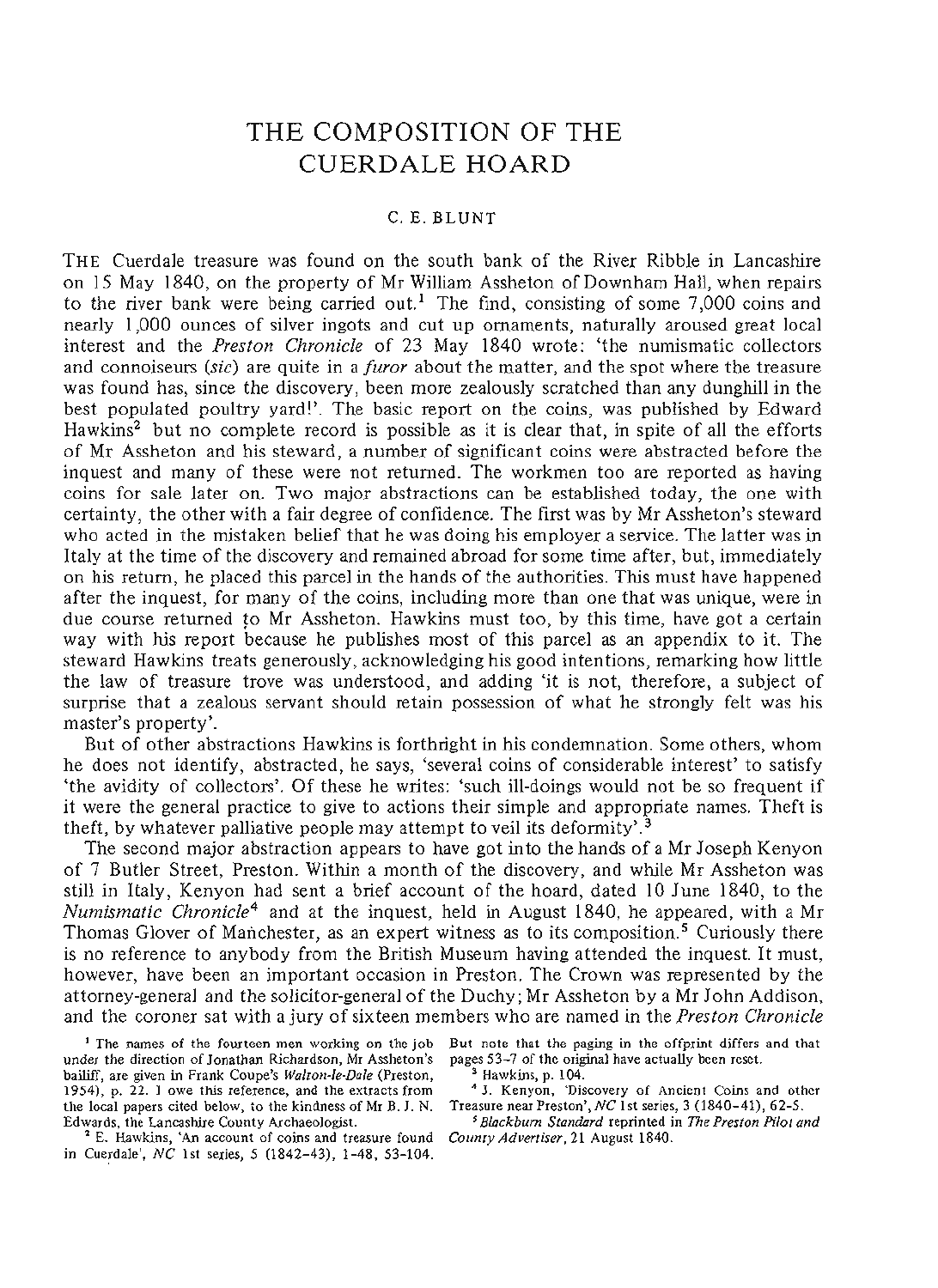of 22 August 1840. They consisted of a watchmaker, two upholsterers, a cotton spinner, a printer, a gardener, a draper, a stationer, a hosier, a gilder, two gentlemen, a tobacconist, a hatter, a pawnbroker and the foreman, whose occupation is not given.

The following coins are recorded as having passed through Kenyon's hands. Those specifically stated to be from Cuerdale, are marked with an asterisk, but the Cuerdale provenance may safely be accepted for all:

### *ALFRED*

- 1*.\* BMC* v Moneyer Burgnoth = *SCBI* Norweb 141
- 2.\* *BMC* v Moneyer Heahstan = *SCBI* Oxford 247
- 3. *BMC* vi London monogram, Haigh 1870, pi. iii, 2<sup>6</sup>
- 4. *BMC* vi London monogram, Haigh 1870, pi. iii, 3
- 5. *BMC* viii Lincoln monogram, Heribert pi. IV, 2 = *BMC* 81
- 6. *BMC* ix London monogram, moneyer Herewulf pi. IV, 5 = Lockett 2703
- 7.\* *BMC* ix London monogram, moneyer uncertain = BM, ex Lockett 511
- 8. *BMC* x London monogram, no bust, moneyer Tilewine = BM, ex Montagu, 1895, 535. Correspondence Martin-Lindsay, (see below)
- 9. *BMC* xviii 'Orsnaforda', Haigh 1870, pi. VI, 1 = ? Bruun 65(a)
- 10. *BMC* xviii 'Orsnaforda', 'very blundered', *NC* 1st series, 7 (1844-5), 39-40
- 11.\* *BMC* xxi Exeter, = Lockett 500

### *Temp. ALFRED*

12.\* Halfpenny without king's name, moneyer Everat = *SCBI* Cambridge 563

*ARCHBISHOP PLEGMUND*  13. Type DoRo moneyer not stated. Correspondence Martin-Lindsay.

This is a remarkable assembly of coins, most of them great rarities. Nos. 1 and 2 are of a distinctive type of considerable rarity. In fact, before this find Hawkins believed that only two whole coins and one fragment were known.<sup>7</sup> The two coins of type vi, though not so rare, would have stood out among the rest as the type was relatively scarce in this hoard. No. 5 is unique. Kenyon published it in 1843 saying (somewhat disingenuously) that 'it was found in the neighbourhood of Preston, and came into my possession some time ago'.<sup>8</sup> Of No. 6 one other specimen is known, *BMC* 115 from Cuerdale. No. 7 is unique. No. 8 was also believed to be unique, but a second turned up in 1951 in a parcel that also clearly emanated from Cuerdale. When the Montagu coin was sold to the BM in 1895, it had a pedigree going back no further than the Huxtable Sale of 1859, but a letter from the Rev. J. W. Martin to John Lindsay, dated 28 Jan 1842, says that at that time it was in the possession of Kenyon.<sup>9</sup> No. 9 calls for no comment. No. 10 Kenyon published in 1844/5 saying that 'it was lately washed up by the *silvery stream* of the Ribble and fell into my hands'.<sup>10</sup>

Of No. 11 only one other specimen was known (*BMC* 79, ex Cuerdale) until the Morley St Peter hoard produced a third. It is interesting to note that the only whole specimen then known of the corresponding coin of the Winchester mint, *BMC* 156, which came from the Cuff Sale of 1854, was stated by Martin in a letter to Lindsay dated 29 November 1841 to be from Cuerdale.

No. 12 is a unique variety (omitting the king's name altogether) of a denomination of which there are few examples in the hoard. No. 13 could be any one of a number of known examples.

Joseph Kenyon is described in 1825 as an 'attorney's clerk<sup>11</sup> and later ran a private

6 D. H. Haigh, 'Coins of Alfred the Great', *NC* 2nd series, 10 (1870), 19-39.<br><sup>7</sup> Haukins, pp. 11, 12.

<sup>7</sup> Hawkins, pp. 11–12.<br><sup>8</sup> J. Kenyon, *'*The Mercian penny of Heribert', *NC* 1st series, 6 (1843–4), 163–8.<br>2 Original - corresponder

 Original correspondence of Martin-Lindsay in the possession of Mr Norman Shiel by whose kind permission reference is made to it here.

 J. Kenyon, Worcester Penny of Alfred', *NC* 1st series, 7 (1844-45), 39-40. 11

 E. Baines, *History, Directory, and Gazetteer of the County Palatine of Lancaster* (Liverpool, 1825), II. I owe this reference to Mr H. E. Pagan.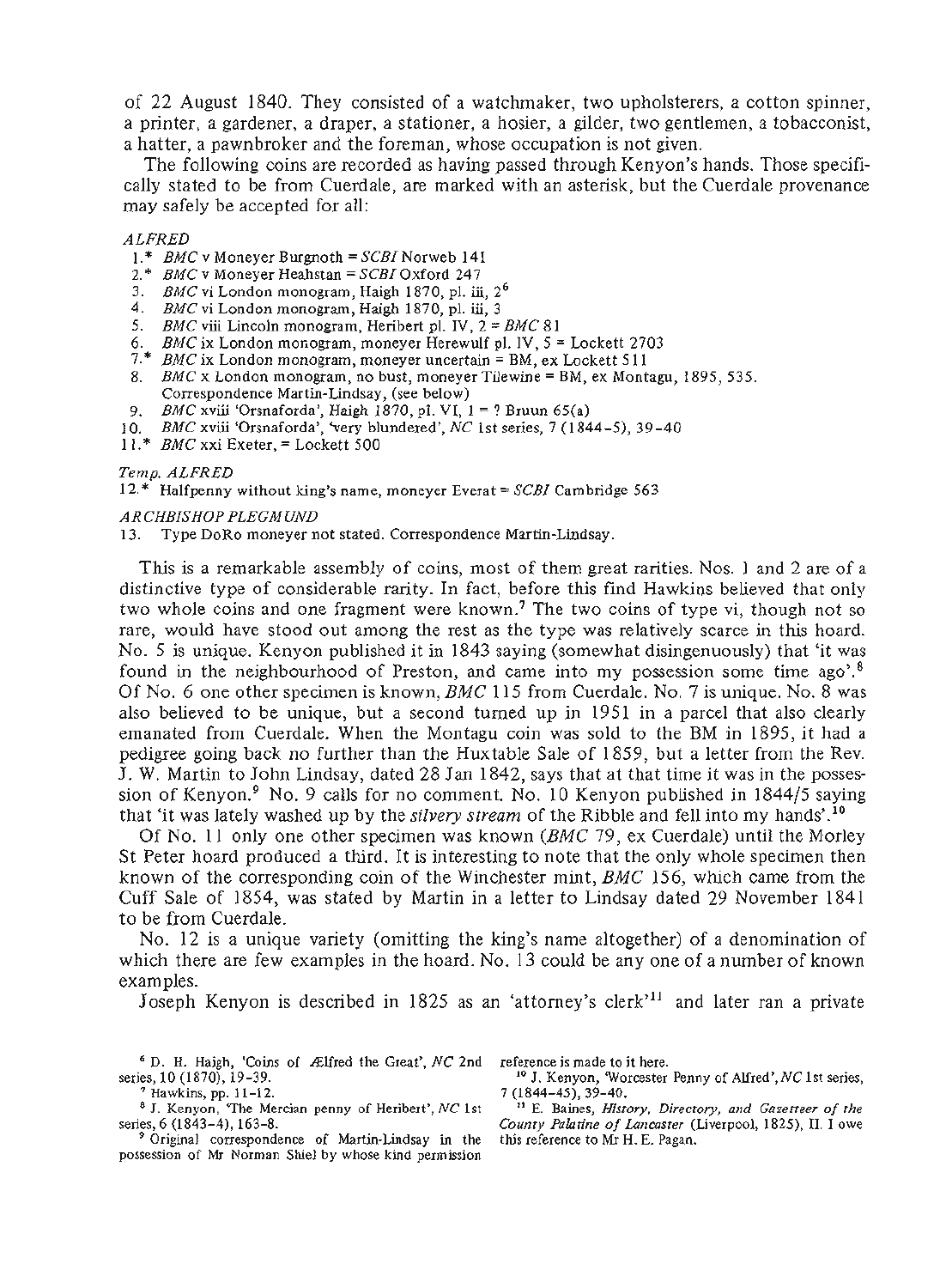school at 7 Butler Street, Preston.<sup>12</sup> I have been unable to find out anything about the dispersal of his coin collection, but two of his rarest coins from Cuerdale turned up in the 1868 sale of another Lancashire man, Mr Thomas Norris of Bury, without, it should be noted, any reference either to Cuerdale or to Kenyon. Although the two letters that he published in the *Numismatic Chronicle* had shown considerable knowledge of the subject, Kenyon does not appear ever to have been a member of the Numismatic Society. The only reference to him that I have come across in contemporary writings is in a letter from Martin to Lindsay dated 10 December 1841: 'Mr. Kenyon of No 7 Butler Street, Preston, Lancashire, has a ten guinea coin of Plegmund with boro in centre of the reverse. If you were to write to him, I have no doubt he would furnish you immediately with an impression in wax or plaster. I will not have any further communication or correspondence with him'.<sup>13</sup> The reference to 'a ten guinea coin' suggests that it was for sale and it is more than possible that Kenyon supplied some of the rarities in this series that turn up without provenance in auction sales of the two decades following the find. Certainly there is no sign of any public sale of a collection that looked like being his. No doubt any that remained in his hands at his death were sold privately to a dealer or a collector. There must still have attached to them some of the stigma of which Hawkins wrote so forcibly.

Another rather mysterious Preston man, described in the Montagu sale catalogue of 1895, as 'Dr Andrew Moore' and by Haigh in *NC* 1870, p. 27, as Andrew Moore, M.D. (he must therefore have been a medical doctor although I have been unable to trace him in medical works of reference) became possessed of at least two important coins. One, the unique penny of Halfdan of the 'two emperor' type, acquired by the British Museum at the Montagu sale of  $1895$  (lot 400) after it had passed through the Wigan<sup>14</sup> and Brice collections.<sup>15</sup> In the Montagu catalogue it is specifically stated to be from Cuerdale. The other is a barbarous variety of the London monogram type, with the head facing left. This is illustrated by Haigh in 1870, pi. Ill, 9, and may confidently be identified as the coin acquired by the British Museum at the Montagu Sale of 1895, lot 528. There it was said to be from the Stokes, Murchison (lot 189) and Shepherd (lot 73) sales, but it cannot be identified in the six-day sale in 1854 of Charles Stokes which contained no Anglo-Saxon coins. As with Kenyon's coins, I have been unable to trace any auction sale of Moore's collection, probably for the same reason.

I have no record of Moore's dates, but Haigh, writing to J. Rashleigh in a letter dated 30 January 1869, says 'this penny' (the two-emperor type) 'when I saw it, was in the hands of Dr Moore of Preston. He was then advanced in life and can scarcely now be living'.<sup>16</sup> It must be at least possible that Dr Moore acquired his Cuerdale coins from Kenyon. If my suggestion that Mr Assheton's steward and the latter picked out between them many of the great rarities, Kenyon might have matched the steward's selection of the two-emperor coin of Ceolwulf by picking for himself the only other coin of this type in the hoard, the Halfdan that Dr Moore later possessed.

Since then other smaller parcels have been located. The Rev. T. Hugo, a local curate, acquired a number of 'strays' which are said to have included a coin of Alfred by a previously unknown (but regrettably not identified) moneyer.<sup>17</sup> In 1951, a small parcel was bought from a local family by B. A. Seaby Ltd and this consisted of a cut halfpenny of Alfred's *BMC* type v; the London penny of *BMC* type x, referred to above; an Orsnaforda penny; and a penny of Edward the Elder of *BMC* type iii by the moneyer Wulfred. This again looks like being a careful selection.<sup>18</sup> Finally there was the bequest to the British Museum in 1956 by Mr T. W. Armitage of a number of fragments which he had described to me as

<sup>14</sup> Bought en bloc by Rollin & Feuardent in 1872.

 $12$  I owe this information to Mr Roy Hawkins who kindly  $16$  I consulted local directories for me. 1 7

<sup>&</sup>lt;sup>15</sup> Bought en bloc by Montagu in 1887.

<sup>&</sup>lt;sup>16</sup> Letter in the possession of the writer.

nsulted local directories for me.<br><sup>13</sup> Rev. T. Hugo, 'On the field of Cuerdale', *Journal of*<br><sup>13</sup> The Martin-Lindsay correspondence referred to above. *the British Archaeological Association* 8 (1853), 330–35. the British Archaeological Association 8 (1853), 330-35.

<sup>&</sup>lt;sup>18</sup> 'Proceedings of the Society: Exhibitions', *BNJ* 26 (1949-51), 354-55.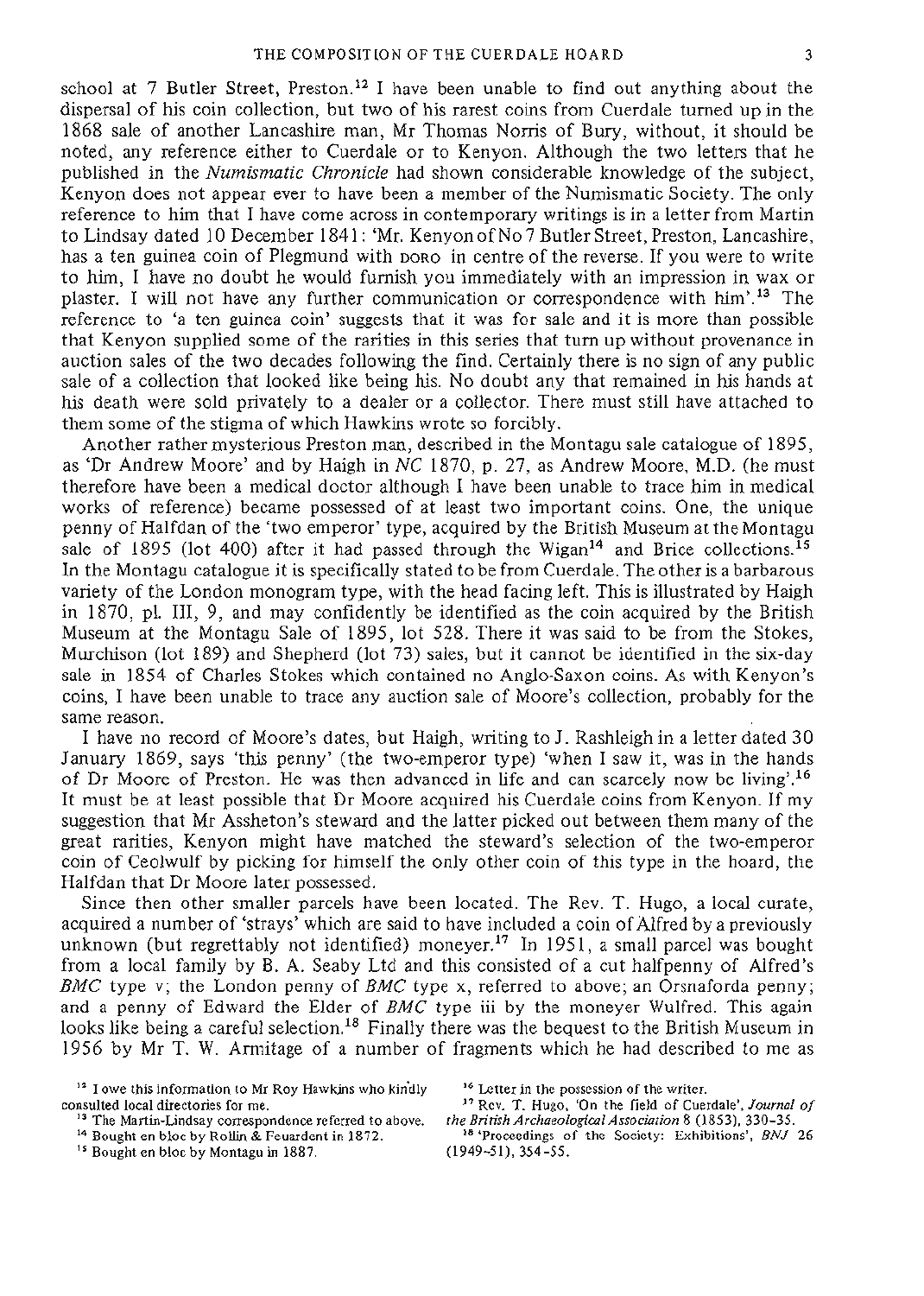'sweepings from Cuerdale'. This is probable, for smallish fragments tended to be little esteemed at the time of the discovery. Among them was one of an entirely new type with a name on the obverse beginning  $c\bar{\epsilon}$  — which has reasonably been identified as Ceolwulf.<sup>19</sup>

If one may judge by the sample abstracted by Mr Assheton's steward (which as stated above was returned to Hawkins) the second major abstraction would also have contained a number of the more ordinary pieces in the find. Such pieces rapidly lose their provenance and today it is only some of the rarities that can be identified. Common coins were quickly being offered for sale and a warning is given against buying from the workmen, often at extravagant prices. The hint is added that the Duchy of Lancaster may commence proceedings against those who have bought them.<sup>20</sup>

What emerges very clearly is that at least two people, who had access to the treasure prior to its surrender to the coroner for the inquest, not only made a careful examination of the coins but picked out, in one case for himself, in the other for his master, a number of the greatest rarities in the hoard, clearly identifiable by their types. This was the case with the only two coins of the two-emperor type, with the unique Alfred *BMC* type iii, and with the one of the Lincoln type *(BMC* viii). It is quite possible too that another of this type, but by a different moneyer, first noticed in the Murchison sale of  $1866^{21}$  was also abstracted from the hoard, but it has no recorded provenance. Two of the three and a half Wessex type coins in the hoard *(BMC* xxi) and both of the only two known London monogram coins without the king's bust *(BMC* x) can now be shown to have been abstracted.

A study of the rare Alfred *BMC* type v points in the same direction. Hawkins's original report records six whole specimens and two fragments. Four of the former and both the latter went to the British Museum, as did a further unrecorded fragment *(BMC* 181-6 and 188). It may be assumed that the other two whole coins were duplicates, probably by Dunna and Liafvald. The supplement (those abstracted by the steward) added five whole coins. Six others have appeared in sales with alleged Cuerdale provenances<sup>22</sup> and a specimen by Dunna in the Cuff sale of 1854 is most likely to be a duplicate from Cuerdale. It is first recorded in a paper by Haigh dated 16 July 1842 with two others of the same type belonging to Kenyon to both of which the Cuerdale provenance is attached.<sup>23</sup> It is more than possible that at least one other, from the Wigan collection 1872, (not to mention several more that first appeared in the sale room in that century) originally came from Cuerdale. If we add these together (including the Cuff coin but not counting other possibles) we get a total of seventeen whole specimens and three fragments as likely to have come from the hoard. Of these the British Museum acquired at the time no more than four whole coins and the three fragments.

Of the extremely rare coins of the Mercian king, Ceolwulf II, Hawkins was, at first, able to record from the hoard a single specimen, which the British Museum secured *(BMC* 403). He quickly added to that the two-emperor coin that had been abstracted by Mr Assheton's steward. Two more of this king are known that are likely to be from Cuerdale. One with a pedigree going back to the Shepherd sale of 1885<sup>24</sup> is specifically stated to be from this hoard.<sup>25</sup> The other is at the neighbouring Stonyhurst College in a collection which contains a parcel which, though unprovenanced, is clearly from Cuerdale. Another coin of Ceolwulf

- <sup>19</sup> H. E. Pagan, 'An Unpublished fragment of a coin of formed by the Rev. E. J. Shepherd who died in 1874.<br>clumbi <sup>19</sup> PML 41 (1973), 14.20 Ceolwulf II', BNJ 41 (1972), 14-20.
- 'Correspondence, Q. Q.', *NC* 1st series, 4 (1841-42),
- **186.**<br>
<sup>21</sup> Lot 194, now *SCBI* Lincoln, 2.<br>
<sup>22</sup> Pusanoth and Hashitan av Kan

<sup>22</sup> Burgnoth and Heahstan, ex Kenyon; Heahstan, Seaby 1951; Eadelm, BM, ex Lockett 488,; Liafwald, ex Martin 1859; another *SCBI* Mack 731.

 D. H. Haigh, 'On the coins of the Cuerdale find, with the names "Siefredus", "Cunnetti", and "Ebraice"', *NC*  1st series, 5 (1842~43), 106~17.<br><sup>24</sup> Though the sale was in 188

<sup>24</sup> Though the sale was in 1885 the collection had been

<sup>25</sup> It is so described in the Shepherd catalogue but by the time it came up in the Montagu sale of 1895 a provenance from the Assheton collection as well had been added. This is unlikely: it was not among the coins abstracted by the steward and there is moreover no reason to believe that Mr Assheton parted with any other than the thirty-two coins that he gave to the tenant farmer of the land on which the find was made and a Ceolwulf was not among these. These latter coins were sold at Sotheby on 2 February 1920, lots 160-72.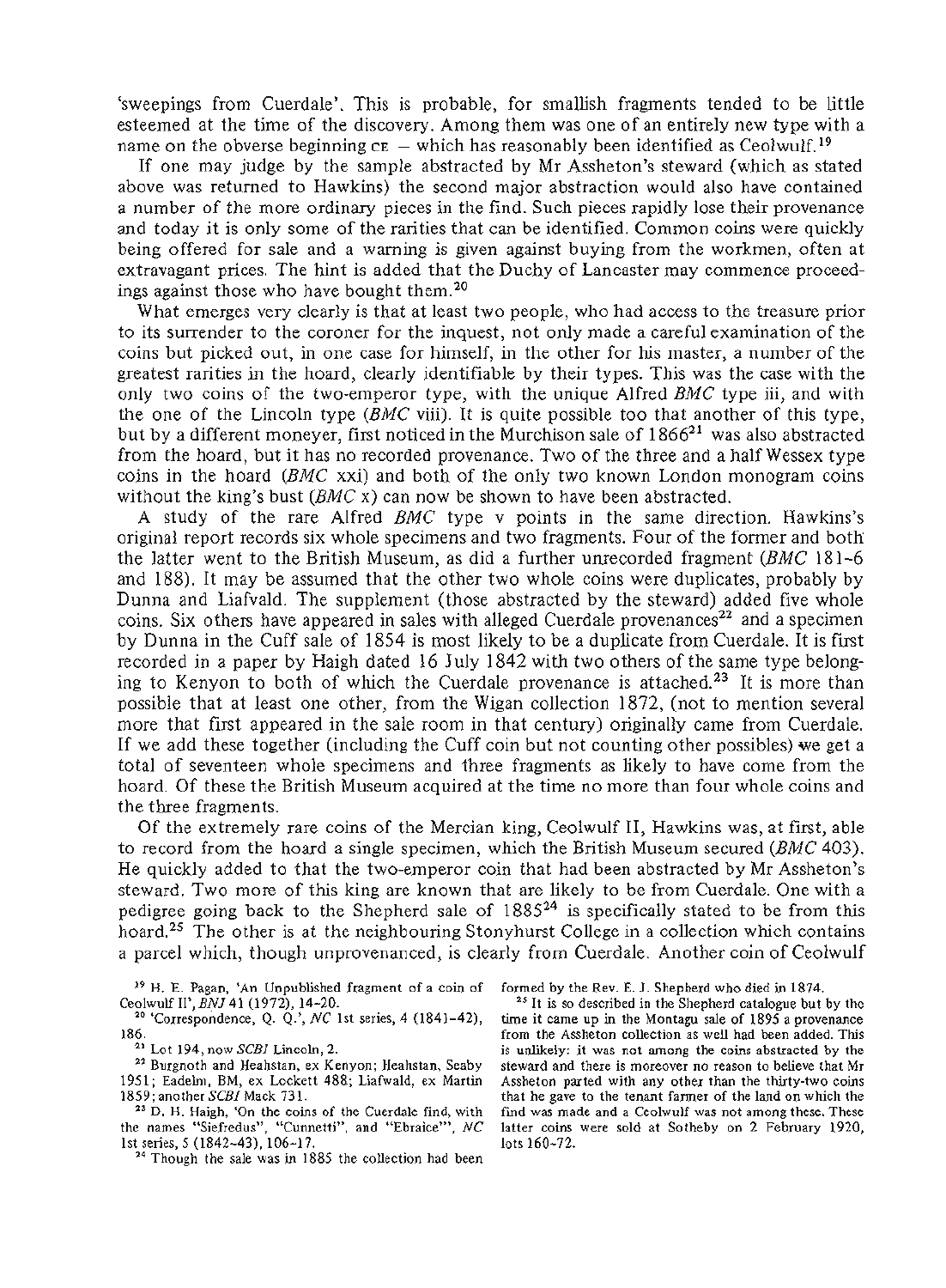II may well be from this find. It is first recorded (without provenance) in the Cuff sale of 1854 (lot 292). Another first recorded in the Braun sale of 1925 (lot 35) may possibly be. One can therefore point with reasonable confidence to four coins of this very rare king having been in the hoard and quite likely the Cuff example can be added to make a total of five. The British Museum secured at the time no more than one.

It is a sorry story. Here we have the most important coin hoard of Viking times, meticulously recorded by Edward Hawkins, to the extent that the material was available to him. And it is a measure of his care and skill that few coins of the Cunnetti type that pass through the sale room from time to time (and nearly all must be from Cuerdale) prove to be from dies not represented in the selection made by Hawkins for the National Collection,

Recently the suggestion has been made that six Carolingian coins from the mint of Quentovic in the Boulogne Museum are from the Cuerdale hoard.<sup>26</sup>

The case for this rests on

(i) an entry in the minutes of a meeting of the Boulogne Museum Committee on 10' December 1842 which records the presentation to the museum by the Duchy of Lancaster of six coins of Charles the Bald and thirty-six Cunnetti coins from the Cuerdale hoard.

(ii) the discovery of sixteen of the latter and of six Carolingian coins of the mint of Quentovic 'wrapped in a single sheet of paper', something that, prima facie, suggests that the two groups are to be associated, and, as the Cunnettis may convincingly be accepted to be from Cuerdale, would therefore point to a Cuerdale provenance for the Carolingian pieces as well, which the writers regard as 'sure'.

The Carolingian coins had with them a label reading 'V. 100.3 Charles le Chauve Nº 6017 a 6022'. The inventory to which these numbers refer cannot, unfortunately,, *now be*  found, but two coins of Louis the Pious also of Quentovic, have a label in the same hand and with numbers not far distant from those on the other parcel. These two coins came from the Meyer collection which was dispersed in 1902, presumably lots 163-4, and the labels on the Charles parcel must be accepted as dating substantially after the gift of the coins from Cuerdale in 1842.

The Cunnetti coins had no label; the fact that only sixteen out of the thirty-six are today in the collection need have no significance: the registers show that duplicates have from time to time been sold or exchanged.

The objection to the Cuerdale provenance for the Charles coins, which the writers very properly point out, is that Hawkins listed no more than a single coin of Charles of Quentovic in the find and this coin was retained by the British Museum.<sup>27</sup> They add, however, that Hawkins's report is undoubtedly incomplete (as the earlier part of this note clearly shows) and they consider that the association of the two parcels is demonstrated by their being found wrapped together.

It is well known that a lot of material, some of it very important, failed to pass through Hawkins's hands, but there is, as far as my knowledge goes, only one case which did come to him failing to find a place in his published record. That is of two fragmentary coins of Hedeby which it is not unreasonable to believe Hawkins simply failed to identify.<sup>28</sup> But it is significant that they were none the less retained for the National Collection. No such doubt as to identification could arise over the Quentovic coins. That whatever was presented to Boulogne passed through Hawkins's hands can hardly be disputed since the gift came from the Duchy of Lancaster,

The eeing at Boulogne consist of five deniers and one obole. The deniers are of two distinct types, the one with obverse legend gratia of rex, the other carlvs REX FR and, on the reverse, a cross with two pellets at the end of each arm. The obole is of the

<sup>&</sup>lt;sup>26</sup> M. Dhéain and p. Leclefeq, 'The Coins of Quentovic *Coins in the British Museum* (London, 1966), no. 104.<br>an the Cuerdale Huard in the Museum of Doulogne-sur- <sup>25</sup> Michael Dolley and Tuukks Talvio, 'An Unpublished from the Cuerdale Heard in the Museum of Boologne-sur-<br>Mer', *HNJ* 43 (1982), 104=7.<br>Hoard-provenance for the Ninth-century Coinage of

*M6?,BNJ* 11 (if 81). 164=?- Hoard-provenance for the Xmtb-centoiy Coinage of **<sup>M</sup>** R.- **if:** M. BefleV and K-. P. Mesisen *The Carolingkn* **Hedeby', A'C (1974), 190-2.**